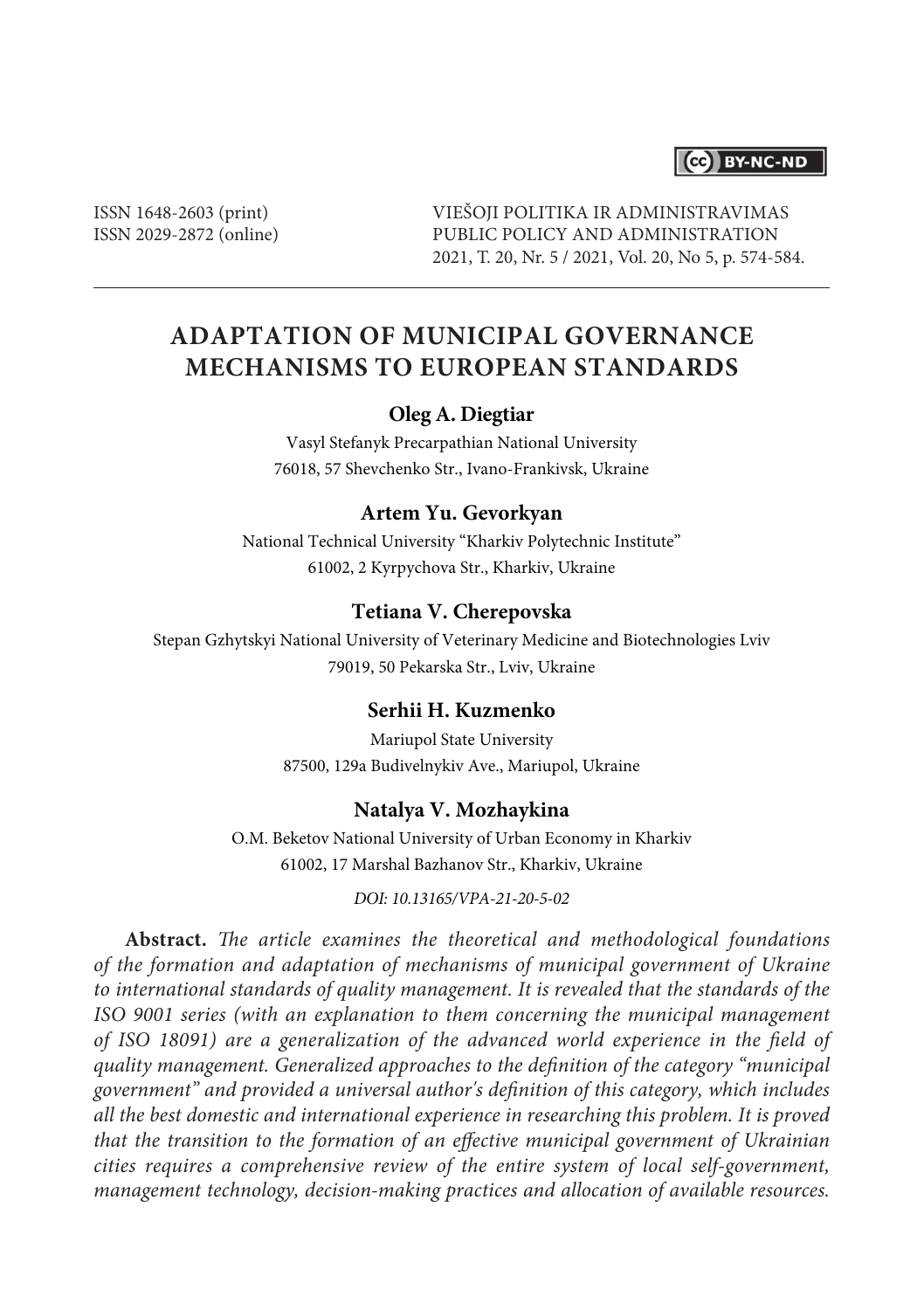*Factors influencing the system of municipal management, which are specific to each local entity, are identified and analyzed. Typical processes of municipal management and statement of problems for their introduction on the basis of use in process of municipal management of process approach are defined. The system of the basic processes of integrated quality management of municipal management of Ukraine which are universal and effective mechanisms of adaptation of the international standards to modern domestic municipal management is constructed. Based on international standards and domestic conditions, a system of integrated diagnostics, testing, evaluation and action for the formation of high-quality effective municipal government of Ukraine has been developed and recommendations for its implementation have been provided. It is concluded that the value of the theoretical and methodological and practical results presented in the study lies in the possibility of their application to improve the mechanisms of municipal governance and their adaptation to international standards of quality management*

**Keywords**: *process approach, indicators, local communities, government, quality management systems*

#### **Introduction**

In a market economy, quality is an essential factor in improving living standards, economic, social and environmental security. Worldwide experience in quality management offers new management models and tools to improve the quality of products and services, better manage the organization's goals and costs. This knowledge is also in demand in public authorities and municipal administration with the accumulation and development. The leading countries of Europe and the world are concerned about the growing interstate competition, on the one hand, and the need to manage social problems effectively, on the other, and are actively searching for systemic solutions to improve the quality of the institutions of all branches of government. One of the main problems of modern society is the need to maintain the trust of members of the community in state and municipal authorities. In this regard, local authorities are looking constantly for opportunities to create sustainable local communities. According to M. Rinaldi, R. Montanari, E. Bottani, government quality management can ensure sustainable economic prosperity and social development of society, as well as consistent and coordinated interaction between national and municipal policies (Rinaldi et al., 2015). According to J.T. Fragoso (2015), members of the community expect all levels of government to provide high-quality public services, namely: protection and safety, high-quality roads, accessible transportation, easy and quick paperwork, transparency and accessibility of information, the availability of effective health and education systems and high-quality general infrastructure (Dumchikov and Pakhomov, 2021).

Domestic researchers believe that for the creation of a strong region, it is necessary to begin with the efficiency and improvement of local authorities, which should be formed by territorial communities. In this case, the whole system of public governance becomes stronger, which leads to the development of reliable and effective communication between authorities at all levels.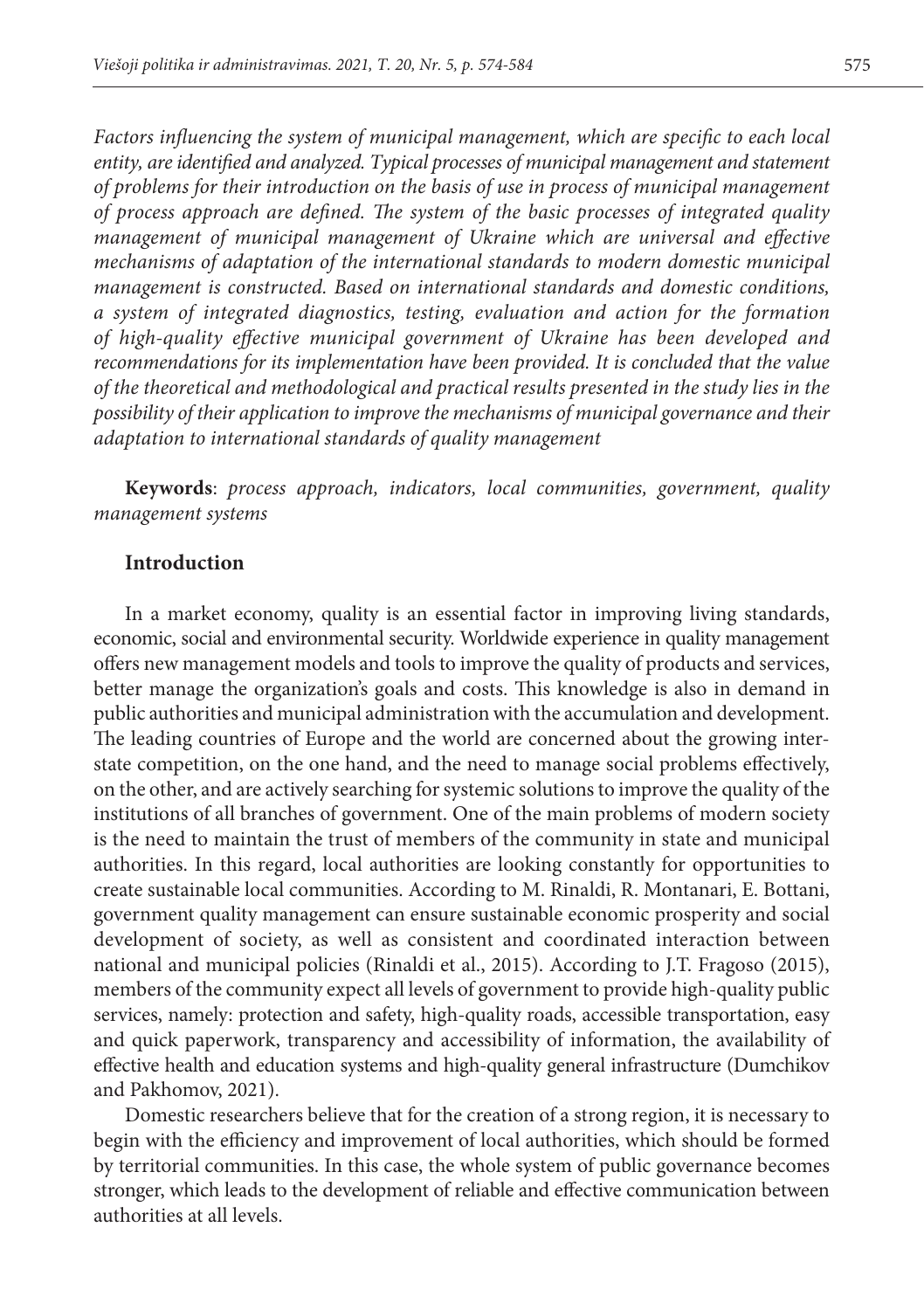Thus, in a market economy, the problem of quality is the most important factor in improving living standards, economic, social, and environmental security. Worldwide experience in quality management offers new management models and tools to improve the quality of products and services, better manage the organization's goals and costs. This knowledge became in demand with the accumulation and development in the bodies of state power and municipal administration. The advanced countries of Europe and the world are concerned about the growing inter-state competition, on the one hand, and the need to effectively manage social problems, on the other, and are actively searching for systemic solutions to improve the quality of the institutions of all branches of government (Nikovskaya and Yakimets, 2017; Ramos et al., 2017; Augsberger et al., 2018; Suhartin and Jones, 2019). This has become the basis for coming to the sphere of public administration of the solutions proposed by the international standards of the ISO 9001 series (with an explanation of them regarding the municipal administration of ISO 18091), developed by the International Organization for Standardization (ISO-International Organization for Standardization), and is a synthesis of world best practices in the quality management (ISO 18091:2019…).

Thus, it acquires the urgent need to research and adapt the mechanisms that are embedded in international ISO standards to the modern realities of the municipal administration of Ukraine.

Thus, research and adaptation of the mechanisms that are set out in the international standards ISO, to the modern realities of the municipal government of Ukraine, acquire an urgent need. Many scientists from state and public administration, namely (Nepomnyashchyy et al., 2019; Nepomnyashchyy et al., 2020; Burmaka et al., 2020; Sych et al., 2020; Romanenko, 2016, Lelechenko et al., 2020; Diegtiar, 2020; Kuzmenko et al., 2020; Zavalna and Starynskyi, 2021) were engaged in the study of questions regarding the mechanisms for the effective operation of municipal government and the introduction of the world experience of local self-government into the modern realities of Ukraine. However, the issues of adaptation of municipal government to international standards are still relevant due to the fact that they receive little attention during studies of local self-government problems. The purpose of this article is to summarize domestic and world experience on the problems of municipal government and adapt international management standards to the modern realities of local self-government of Ukraine.

#### **Definition of Municipal Government**

Municipal government is a complex and multidimensional phenomenon, it has, firstly, an ideology and a system of worldview approaches. This proves that the territorial communities and the self-governing bodies, elected by the population, can, independently of the state, solve some of the local problems more effectively than the state. Secondly, municipal government is a form of self-organization of citizens to solve issues of local importance. It is therefore part of civil society. And thirdly, municipal government is a form of public power and its practical implementation by society. Therefore, it is appropriate to consider the essence of the category "municipal government" and find the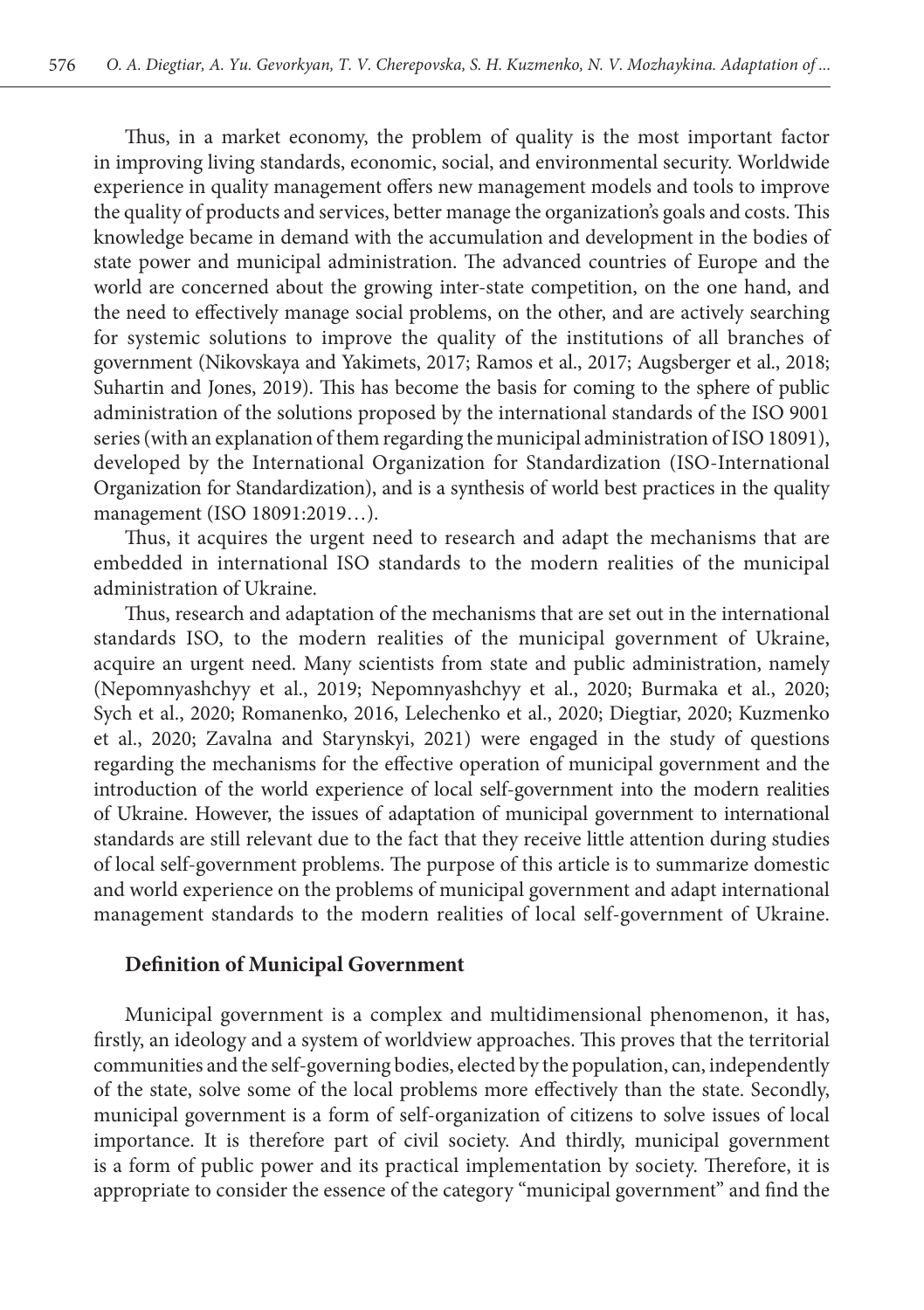most universal definition of this category for the needs of its adaptation to international standards of management (Pietkov and Spytska, 2018; Rohulia, 2018; Politanskyі, 2018a; Politanskyі, 2018b).

The concept of "municipal government" and in the Law of Ukraine "On local selfgovernment in Ukraine" (1997) this term and its derivatives are not used at all. Thus, this category can only be scientifically debated at the definition level. According to legal reference literature, the term "municipality" (derived from the Latin municipium) is a city with the right of self-government and means a local self-government body of the population in a number of countries. In the republican era of Roman history, this was the name of cities that enjoyed the exclusive right to self-government (Romanenko, 2016). It should be noted that in general, municipal government is a relatively new area of management, therefore, the final and universally recognized concept has not yet been formed in domestic literature. Scholars generally consider municipal government as a local self-government activity aimed at satisfying the interests of the territorial community, carried out in the forms specified by the current legislation through the municipal economy (Lelechenko et al., 2020).

O.A. Diegtiar (2020) in his research quotes to P.V. Krush and O.O. Kozhemyachko the municipal government reproduces the management activity, where the object is the municipality, the subject is local self-government bodies, and the goal is the sustainable development of the territorial community. A.P. Lelechenko, O.A. Diegtiar, O.Yu. Lebedinskaya, T.M. Derun and O.V. Berdanova (2020) analyzed argues V.S. Kuibida and I.V. Shpektorenko, that municipal government can be considered as the activity of a territorial community aimed at independently solving issues of local importance, which is carried out through the practical activities of local governments. O.A. Diegtiar (2020) studied the definition of Yu.P. Sharov. Proceeding from this concept means "a special type of management of local self-government bodies," which implements the socioadministrative relations arising in the realization of local interests of citizens". Thus, it turns out that municipal government in relation to local self-government is wider, since, in addition to representative functions, it includes powers delegated by the state, economic independence, public interests of society, which are considered as equal with state. But it should be noted that this approach does not fully reflect the essence of the concept of municipal government, since the author considers the problem only from the point of view of the subject of authority (competence) of the relevant bodies.

Therefore, S.H. Kuzmenko, T.V. Filipenko, A.A. Ryabev, M.V. Tonkoshkur and T.V. Shtal (2020) in his research studying the work P.M. Liubchenko proves that municipal authorities in the realities of Ukraine can be considered only as one of the most important features of local self-government, since the general meeting, public hearings, local initiatives, although they are independent and important forms of citizen participation in solving issues of local importance, however, there are no signs of municipal power. According to scientists according the definition of the category "municipal government", this term can be understood as a set of actions of local self-government bodies, which should primarily be aimed at satisfying the financial, economic, political, social and other interests of the local community and be carried out through the formation of sustainable models of social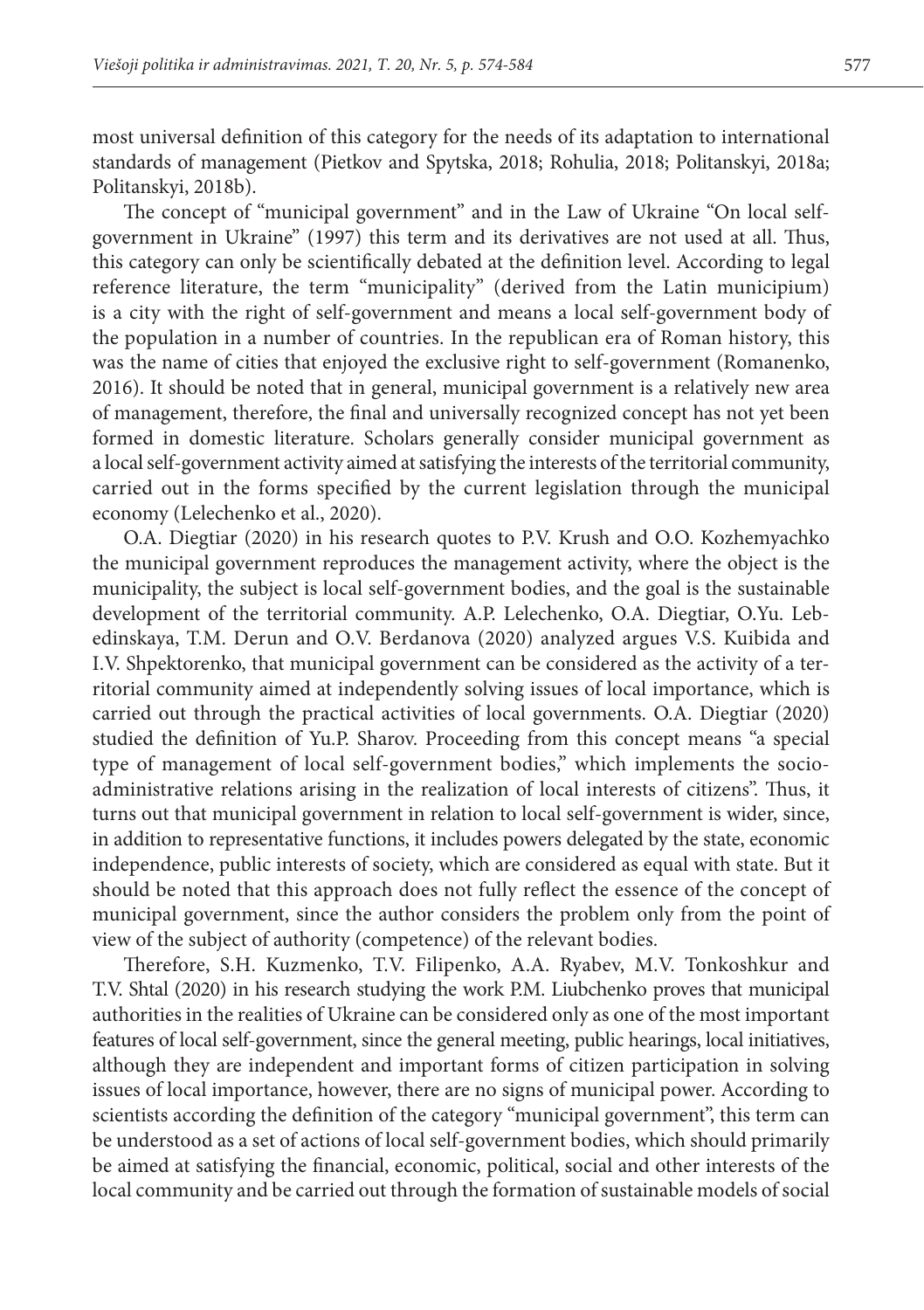interaction on the territory of local scale and in the conditions of the already established socio-cultural environment. Thus, it can be concluded that the transition to effective municipal government requires a comprehensive review of the entire system of local selfgovernment, management technology, decision-making practices and the allocation of available resources. This means transition to new mechanisms and standards of local selfgovernment. Therefore, research on the processes of adaptation of the modern state of municipal government with international achievements in the field of government and management takes on special importance.

#### **Adaptation of Municipal Governance based on International Quality Standards**

ISO 18091 (Quality Management Systems, hereinafter referred to as the Standard) is a guide to the application of ISO 9001 to bodies of local self-government and is the main subject of our study. In the general provision, it regulates that one of the defining problems of society is the need to develop and maintain the confidence of citizens in state and local authorities. In this regard, municipal authorities are constantly in the search for opportunities to create sustainable local societies. Management of the quality of local municipal governments can ensure the economic and social development of society, as well as the consistent and coordinated interaction of national and municipal policies. It is possible to create an economically and socially strong region, national and even world government only from the lowest level, namely local government, by creating the quality of public products and services, thereby increasing the confidence of the local community in its government at three levels – local, regional and national (Stroianovskyi, 2017; Shvedun and Nadon, 2019; Sosiedko and Palmieri, 2021).

With a high quality of municipal government, the entire system of public administration becomes stronger. Coherence in this approach should lead to the establishment of reliable and sustainable authorities at all levels. Thus, this Standard is designed for application at the municipal level and contains recommendations for the implementation of quality management systems and mechanisms to meet the needs and expectations of the local community. Staff, managers and representatives of local authorities are expected to investigate, analyse and implement the plan or work programme in the short and medium term. However, it should be noted that a plan or programme does not guarantee that the needs and expectations of the local community are met if the processes required for effective implementation are not available or are not sufficiently developed. It is necessary to implement an effective quality management system in the municipal government for this purpose. However, the system of municipal government will be influenced by various factors that are specific to each local entity, namely: state and regional policy; objectives and methods of work; availability of resources; administrative practice (Vuichenko et al., 2019).

Therefore, for the normal functioning of the municipal management system, it is important that it is, firstly, simple and accessible for understanding middle and lower managers, and secondly, it meets the policies and objectives in the field of quality of the local government. Thus, it can be concluded that the system of municipal government of the quality of an effective and authoritative local authority should cover all activities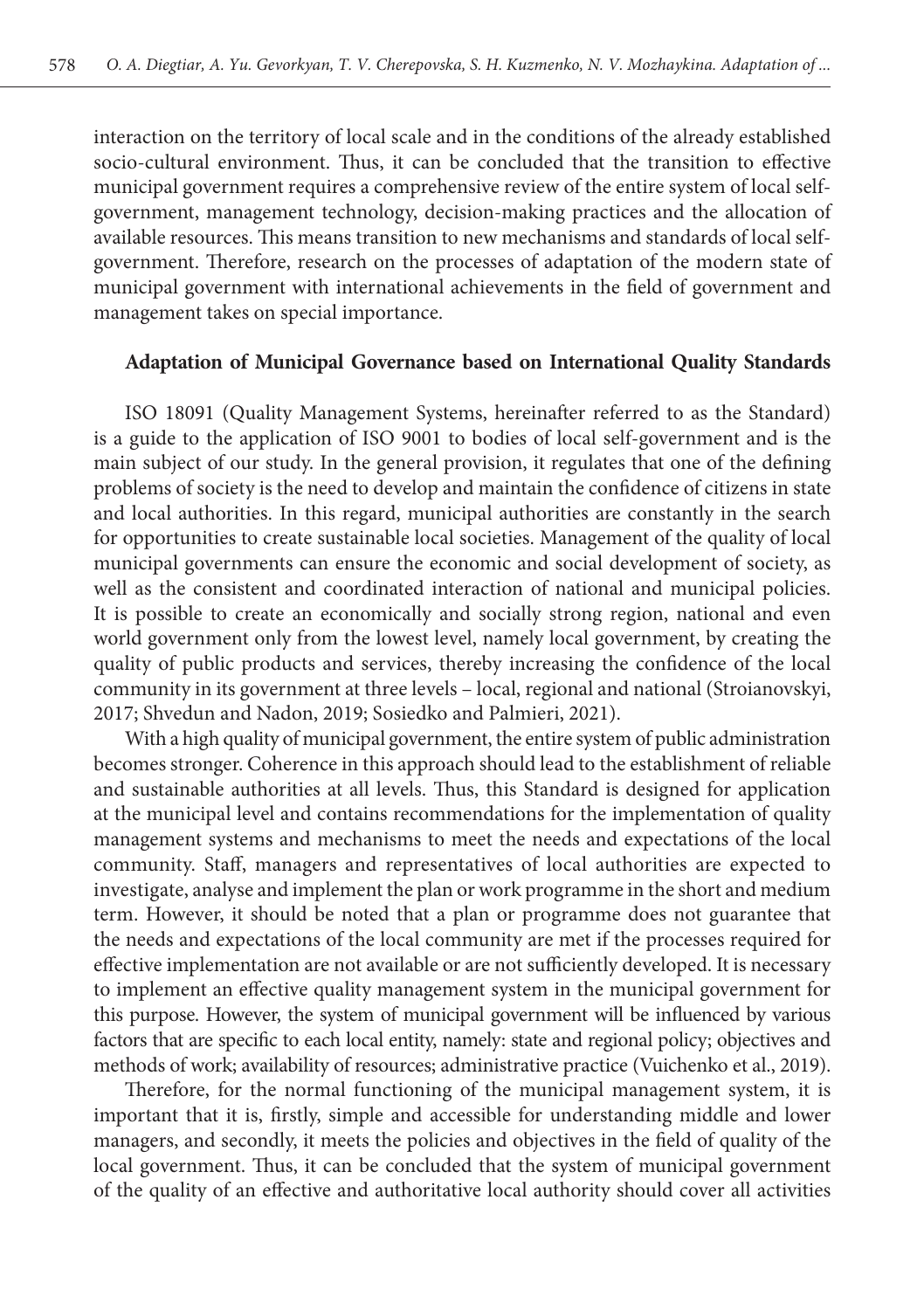and processes that can affect the satisfaction of the needs and expectations of the local community, as well as necessarily agreed with the regional and state government. The basis for the qualitative implementation of the municipal quality management system can be the use of a process approach by local authorities. Therefore, it is important to identify the different types of processes that need to be carried out depending on the type of products and services provided to the local community, as well as the ability of the system to deliver the desired result. Figure 1 shows generic municipal government processes and prioritization for effective implementation of these processes. On the basis of the Standard and Figure 1 it is possible to create a diagram of adapted processes of integral municipal government for Ukraine (Fig. 2).



*Figure 1.* **Typical municipal government processes and problem statement for their implementation**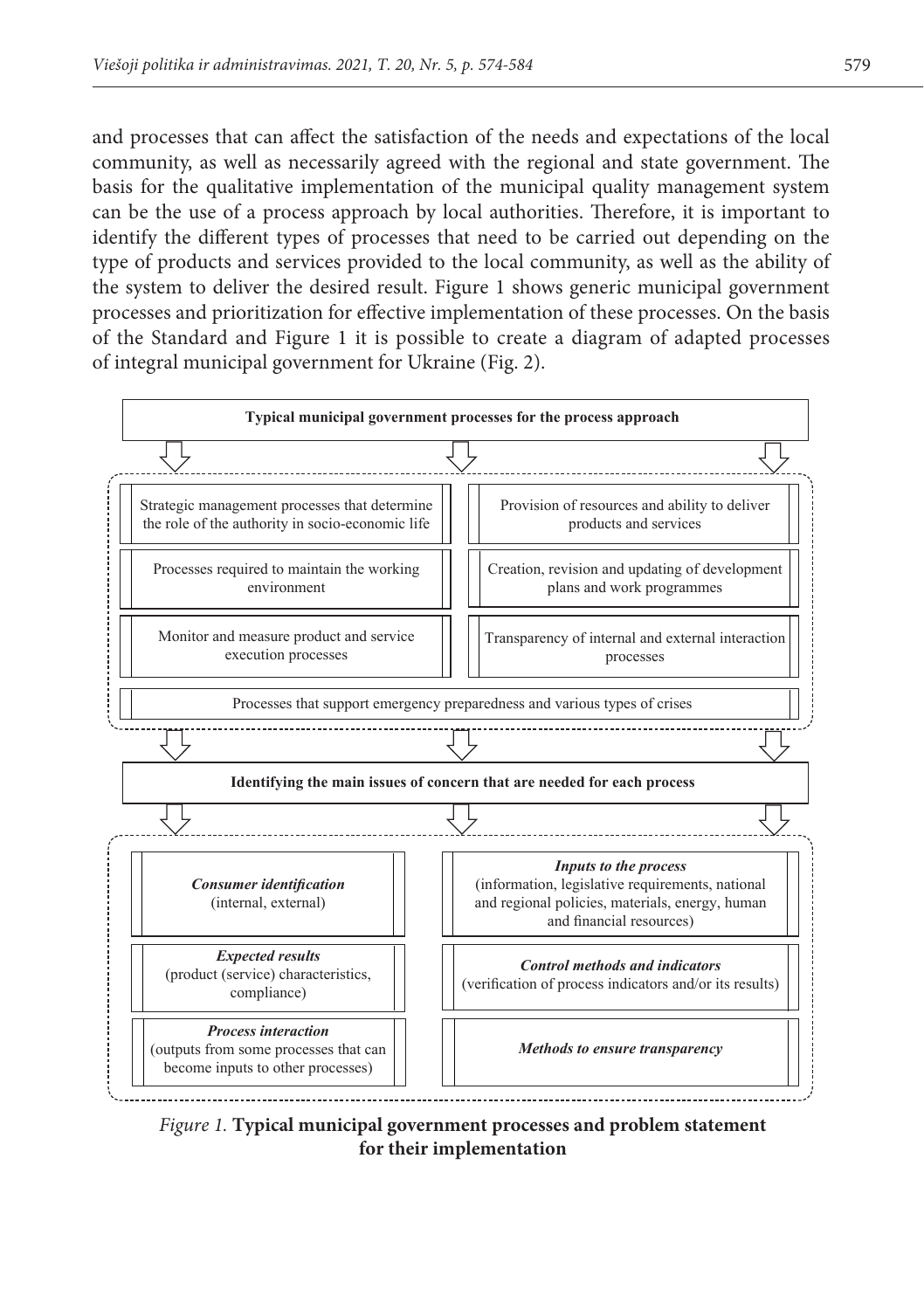

*Figure 2.* **System of basic processes of integral quality management of municipal government of Ukraine**

Another basic mechanism that needs to be adapted to the realities of the municipal government of Ukraine is the system of integral diagnosis, verification, evaluation and action to form reliable and effective authorities. The main objective of this system is to assist senior management in the effective and transparent detection of the necessary elements for determining the minimum set of actions and identifying areas of its engineering that are consistent with the responsibility to the local community (consumers in this case). The analysis and evaluation structure within the system should be based on a large number of management indicators, which are divided into four main categories (Table 1).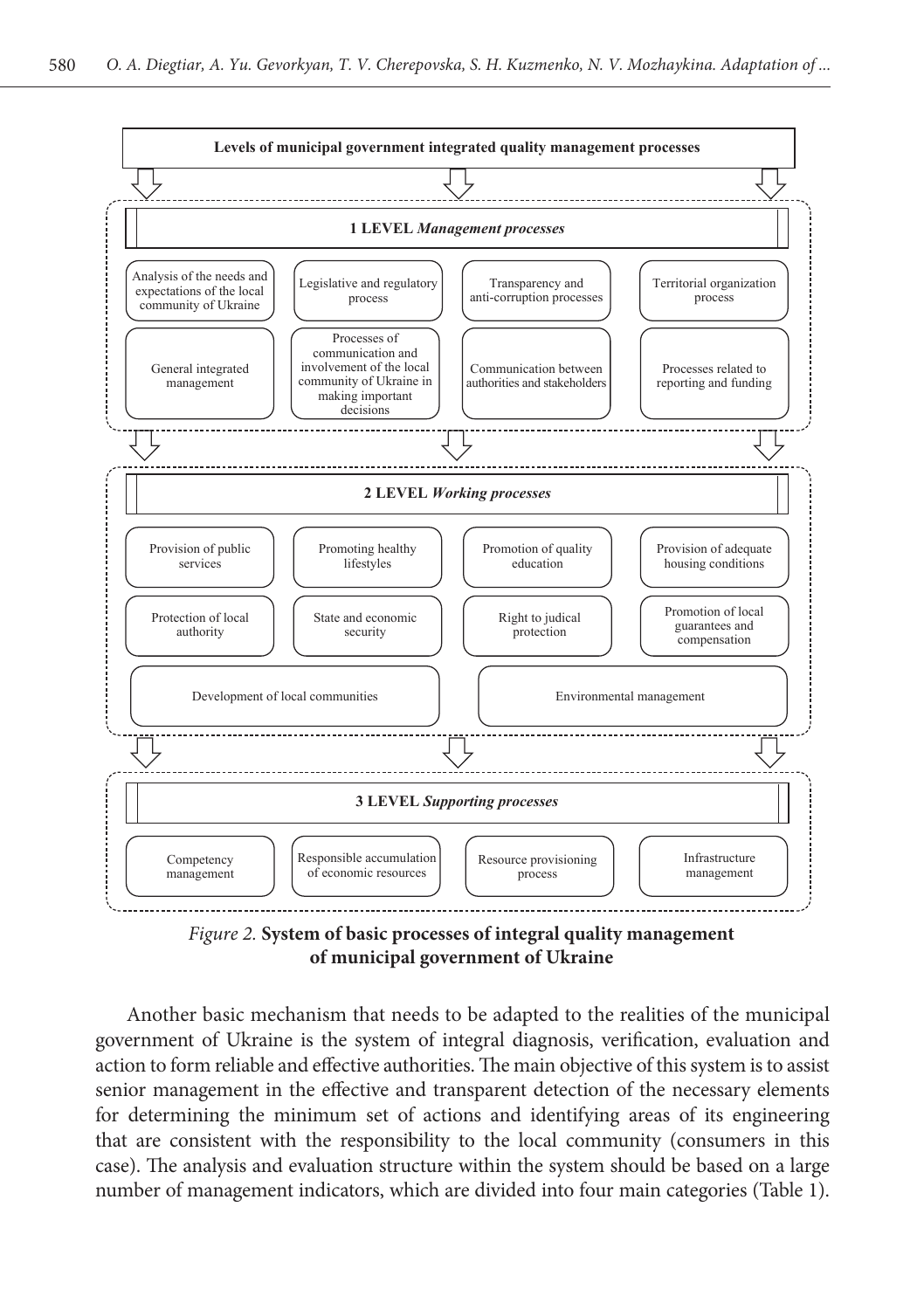# *Table 1.* **System of integral diagnostics, verification, evaluation and actions to form a high-quality effective municipal government of Ukraine**

| No.            | Main categories of the<br>system                                              | <b>Management</b> indicators                                                                                                                                                                                                                                                                                                                                                                                                                                                                                                                                                                                                                          |
|----------------|-------------------------------------------------------------------------------|-------------------------------------------------------------------------------------------------------------------------------------------------------------------------------------------------------------------------------------------------------------------------------------------------------------------------------------------------------------------------------------------------------------------------------------------------------------------------------------------------------------------------------------------------------------------------------------------------------------------------------------------------------|
| $\mathbf{1}$   | Institutional development<br>to ensure the quality<br>of municipal government | 1. Integrated quality management system in accordance with the Standard<br>2. Partnership, solidarity and communication<br>3. Competence and continuity of staff<br>4. Government finance for taxes<br>5. Information and communications technology and data management<br>6. Prevalence of the rule of law and human rights<br>7. Transparency and communication<br>8. Participation of local communities<br>9. Development of civil defense and emergency services<br>10. Public safety and security                                                                                                                                                |
| $\overline{2}$ | Sustainable economic<br>development                                           | 1. Promoting innovative economic technologies and initiatives<br>2. Overcoming unemployment and economic growth<br>3. Food security and poverty eradication<br>4. Stimulating operational training at the local level<br>5. Development of tourism and overcoming spatial differentiation<br>6. Responsibility for availability of communications and inter-system<br>connections<br>7. Stimulating economic development in priority areas and sectors of<br>Ukraine (agriculture, animal husbandry, etc.)<br>8. Promotion of industry, trade and services                                                                                            |
| 3              | Social development                                                            | 1. Provision of public services to the population<br>2. Promotion of sports, recreational and social sphere<br>3. Promoting social and ethnic norms of behaviour<br>4. Gender equality<br>5. Responsibility for persons with additional needs and other weak<br>segments of the population<br>6. Promoting the quality of public health<br>7. Promoting access to quality education at all levels<br>8. Providing the local community with decent housing<br>9. Peaceful coexistence and social culture<br>10. Promotion of preservation of cultural and historical heritage of the area<br>11. Formation of a culture of the middle class of Ukraine |
| $\overline{4}$ | Sustainable environmental<br>development                                      | 1. Air quality care<br>2. Waste collection and efficient recycling<br>3. Concern for improvement of the territory<br>4. Sustainable use of natural resources<br>5. Effective land administration system<br>6. Concern for drinking water quality, responsibility for drainage systems<br>7. Concern for soil quality<br>8. Promoting environmental education                                                                                                                                                                                                                                                                                          |

The main purpose of the evaluation of the system of integral diagnostics, verification, evaluation and action to form a high-quality effective municipal government of Ukraine is the determination the implementation of all management indicators provided in Table 1 by the highest municipal leaders. The starting point for this process is a meeting of all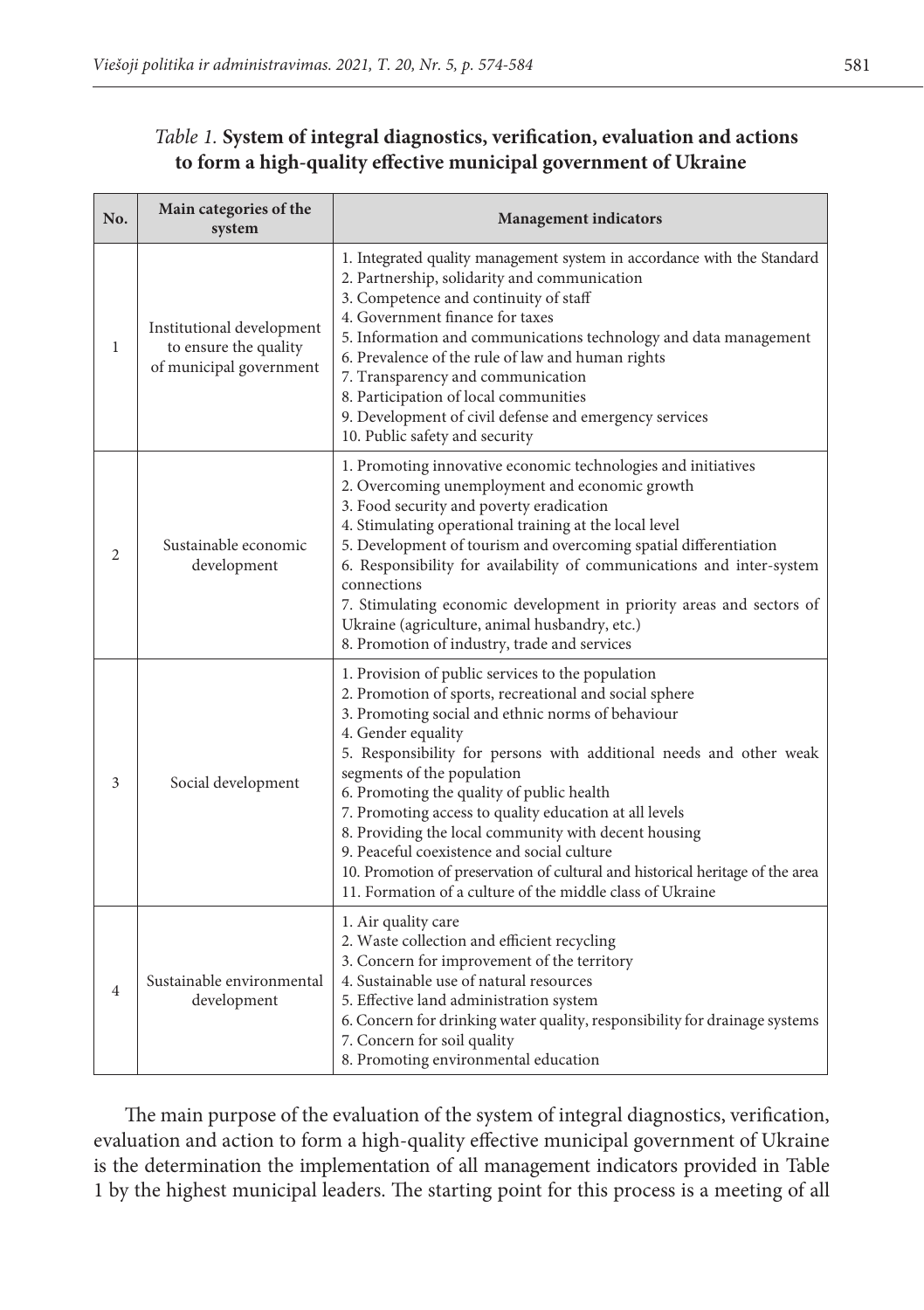municipal managers to make a collective management decision on the status of these management indicators. The final result of the meeting should lead to more detailed verification by representatives of senior municipal management on the basis of facts and figures when "deploying" the presented management indicators. After that, proposals for measures to improve problem areas of responsibility are provided and an action plan to strengthen these problem areas is developed using the presented process approach.

## **Conclusions**

A study of the adaptation of municipal government mechanisms to international standards has led to the following conclusions:

- 1. During the synthesis of scientific opinions on the definition of the category "municipal government", its essence was clarified, which can be understood as a set of actions of local self-government bodies, which should primarily be aimed at satisfying the financial, economic, political, social and other interests of the local community and be carried out through the formation of sustainable models of social interaction on the territory of local scale and in the conditions of the already established socio-cultural environment.
- 2. It is proved that ISO 18091 is developed for use at the level of municipal government and contains recommendations for the introduction of quality management systems and mechanisms in order to meet the needs and expectations of the local community and can be applied in the modern realities of Ukrainian municipal government.
- 3. An analysis of the use of the process approach mechanism for effective municipal government has been carried out and a system of basic processes of integral quality management has been formed, which cover all activities and processes that can affect the satisfaction of the needs and expectations of the local community.
- 4. A system of integral diagnostics, verification, evaluation and actions on the formation of a high-quality effective municipal government of Ukraine has been developed to assist senior management in adapting municipal government to the modern world realities of quality management.

So, the value of the theoretical, methodological and practical results presented in the study lies in the possibility of their application to improve the mechanisms of municipal government and their adaptation to international quality management standards.

## **References**

- 1. Augsberger, A., Collins, M.E., and Gecker, W. 2018. "Engaging Youth in Municipal Government: Moving toward a Youth-Centric Practice". *Journal of Community Practice* 26(1): 41-62.
- 2. Burmaka, T., Orlova, N., Nepomnyashchyy, O., Melnykovych, O., Medvedchuk, O., and Lahunova, I. 2020. "Social Investment as a Tool of Corporate Social Responsibility Realization in Europe". In: *Education Excellence and Innovation Management: A 2025 Vision to Sustain Economic Development during Global Challenges*, 10151-62. Sewilla, International Business Information Management Association.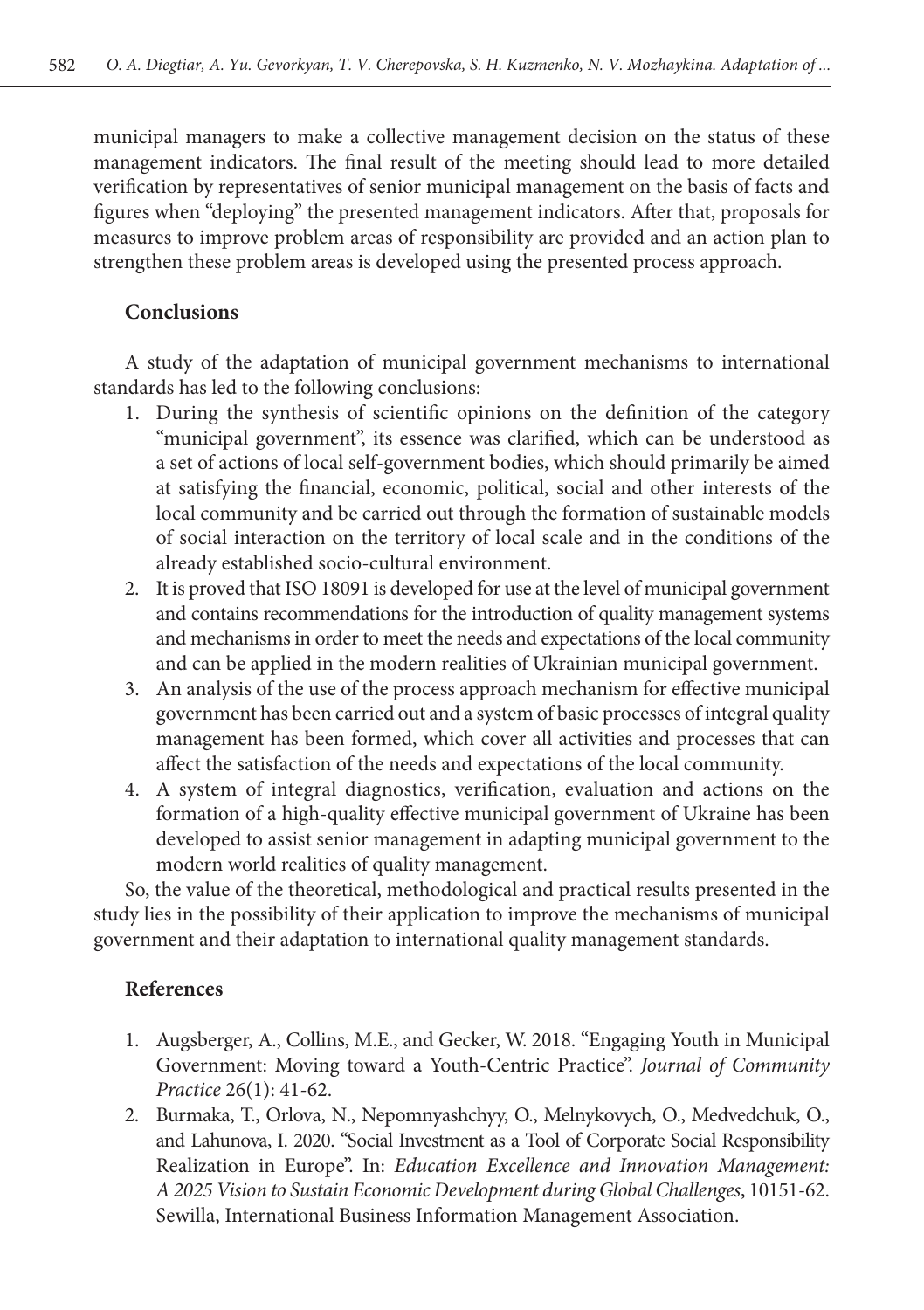- 3. Diegtiar, O.A. 2020. "Improving Public Water Resources Policy in Ukraine: Municipal and Environmental Issues". *Journal of Advanced Research in Law and Economics* 3(43): 672-78.
- 4. Dumchikov, M.O., and Pakhomov, V.V. 2021. "Ways to Combat Corruption Abuses in the Area of Public Finances". *Legal Horizons* 14(2): 31-7.
- 5. Fragoso, J.T. 2015. "Business Process Reengineering in Government Agencies: Lessons from an Experience in Mexico". *Journal of Service Science and Management* 8: 382-92.
- 6. ISO 18091:2019. Quality Management Systems. Guidelines for the Application of ISO 9001 in Local Government. 2019. https://cutt.ly/FUkMlGi.
- 7. Kuzmenko, S.H., Filipenko, T.V., Ryabev, A.A., Tonkoshkur, M.V., and Shtal, T.V. 2020. "Current Conditions, Causes and Increase of Poverty in Ukraine". *Asia Life Sciences* 22(2): 43-56.
- 8. Law of Ukraine "On Local Self-Government in Ukraine". 1997. https://zakon. rada.gov.ua/laws/show/280/97-вр#Text.
- 9. Lelechenko, A.P., Diegtiar, O.A., Lebedinska, O.Y., Derun, T.M., and Berdanova, O.V. 2020. "Mechanisms of Inter-State Communications for Solving Sustainable Development Problems". *Asia Life Sciences* 29(2): 1-9.
- 10. Nepomnyashchyy, O., Marusheva, O., Medvedchuk, O., Lahunova, I., and Dabizha, V. 2020. "Modern Media Resources for the Implementation of Public Administrative Mechanisms in Crisis". *Asia Life Sciences* 22(2): 57-70.
- 11. Nepomnyashchyy, O., Medvedchuk, O., and Lahunova, I. 2019. "Legal Regulation of Conformity Assessment of Personnel Qualification in Construction". *Asia Life Sciences* 21(2): 405-14.
- 12. Nikovskaya, L.I., and Yakimets, V.N. 2017. "Advocacy of Public Interest as the Imperative for Improving Public Administration". *Public Administration Issues* 5: 101-16.
- 13. Pietkov, S.V., and Spytska, L.V. 2018. "Administrative Activities of Public Authorities: Current Status and Prospects for Development". *Scientific Notes. Series: Law* 3: 79-83.
- 14. Politanskyі, V.S. 2018a. "Contents of Electronic Governance". *Journal of the National Academy of Legal Sciences of Ukraine* 25(3): 196-209.
- 15. Politanskyі, V.S. 2018b. "Innovative Legal Views Regarding Stages of Development of E-Governance". *Journal of the National Academy of Legal Sciences of Ukraine* 25(1): 162-76.
- 16. Ramos, A.C., Pérez, L.C., and Nebot, C.P. 2017. "Citizen Participation: From Participation in Management to the Management of Participation". *Politica y Sociedad* 54(1): 163-69.
- 17. Rinaldi, M., Montanari, R., and Bottani, E. 2015. "Improving the Efficiency of Public Administrations through Business Process Reengineering and Simulation: A Case Study". *Business Process Management Journal* 21(2): 419-62.
- 18. Rohulia, A.O. 2018. "Implementation of State Policy in the Field of Life Safety of Territorial Communities". *Public Administration and Local Self-Government*  3(38): 157–63.